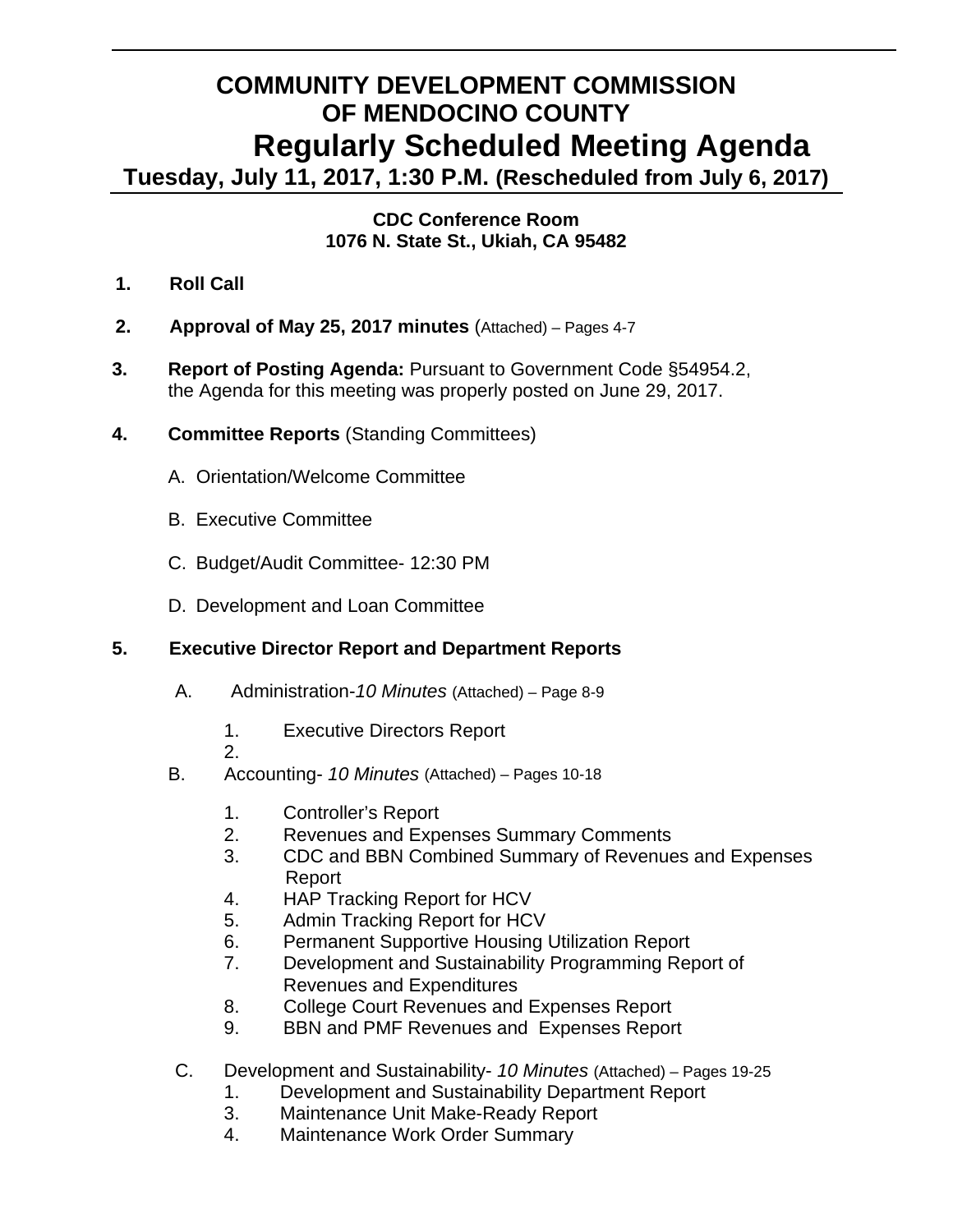- 5. Work Orders QC Report
- 6. Energy Savings Report

# D. Housing- *15 Minutes* (Attached) *–* Pages 26-31

- 1. Housing Manager Report
- 2. Housing Quality Standards Inspections Report
- 3. Occupancy Move in/Move out Report
- 4. TAR Report

#### **6. Announcements**

None

### **7. Board Correspondence**

None

### **8. Media/Information**

- A. Article from the Ukiah Daily Journal, "Small businesses to be offered energy savings through PG&E as alternative service kicks on" by Ashley Tressel on May 30, 2017 – Page 32
- B. Advertisement from the Ukiah Daily Journal for the Mendo-Lake Energy Watch on June 2, 2017– Page 33

## **9. Unfinished Business**

None

## **10. Board Comments to CDC Staff**

- **11. New Business***-15 Minutes*
	- **A. Discussion and Possible Action Regarding Resolution # 1079-17 Adoption of Agency Audit 2015-22016** – Pages 34-89
	- **B. TIMED ITEM 1:40 PM Public Hearing Discussion and Possible Action Regarding Resolution #1083-17 Approving PHA Certifications of Compliance with Annual Plans and Related Regulations: Board Resolution to Accompany the Annual PHA Plan**– Pages 90-100
	- **C. Discussion and Possible Action Regarding Resolution #1081-17 Approving Revisions to the Housing Choice Voucher Administrative Plan to Chapters XIV** – Pages 101-108
	- **D. Discussion and Possible Action Regarding Resolution #1082-17 Code of Conduct Policy of the Community Development Commission of Mendocino County - Pages 109-111**
	- **E. Discussion and Possible Action Regarding Resolution #1080-17 Adopting Updated Payment Standards For Use In The Housing Choice Voucher Program Effective As Soon As Practical Upon Approval Of The HUD Field Office** – Pages 112-114